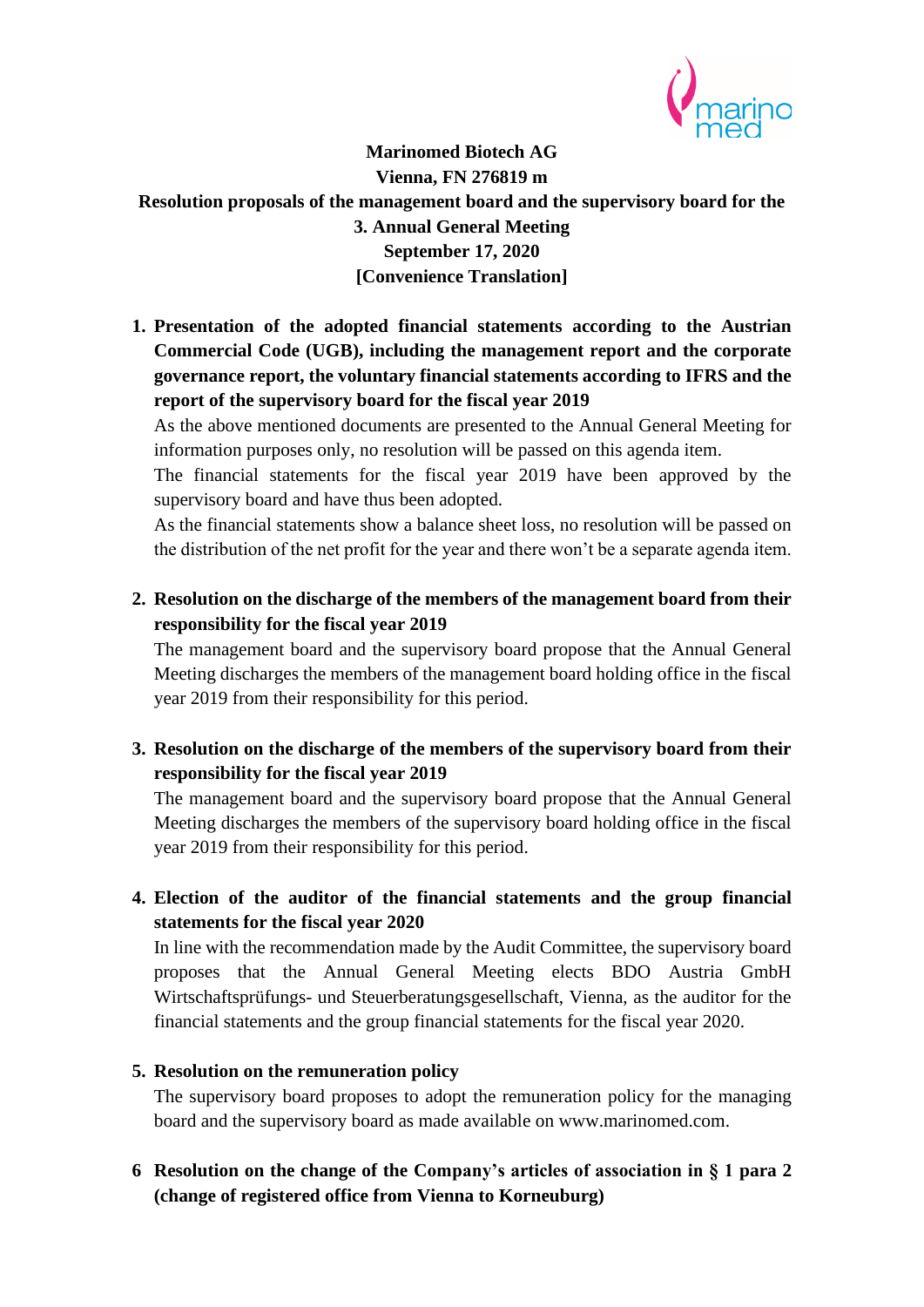The supervisory board proposes to change the registered office of the Company from Veterinaerplatz 1, 1210 Vienna to Hovengasse 25, 2100 Korneuburg.

**7 Resolution on the cancellation of the existing authorized capital and the creation of a new authorized capital in the amount of 50% of the share capital in exchange for cash and/or in kind with the authorization to exclude the subscription right and partial direct exclusion of the statutory subscription right as well as the corresponding amendment of the articles of association in § 5 (share capital) para 6**

On November 15, 2018, the General Meeting authorized the management board, subject to the approval of the supervisory board, to increase the share capital by up to EUR 500,000 by issuing up to 500,000 no-par bearer shares (**"Authorized Capital 2018"**). By resolution of the management board on February 28, 2019 and with approval of the supervisory board, the management board made partial use of this authorization and increased the share capital by EUR 39,000 by issuing 39,000 shares at an issue price of EUR 75,00 per share, with the dividend right starting from January 1, 2020, to service over-allotment options (Greenshoe-options) granted in connection with the going public. The statutory subscription right was excluded by the resolution of the General Meeting on November 15, 2018 (direct exclusion).

Given the fact that the Authorized Capital 2018 was partially used and the share capital of the Company is now increased, a new authorized capital shall be established in the upcoming shareholders' meeting. Additionally, the Authorized Capital 2018 was strongly focused on the going public of the Company in the beginning of 2019. The new authorized capital shall be established in the amount of 50% of the share capital issued at the time of the resolution of the shareholders' meeting. In addition, there shall be a stronger focus on the operating business of the Company and the option in case of a necessary short-term capital requirement for operating measures shall be secured. For this reason the management board shall be authorized, subject to the approval of the supervisory board, to exclude the statutory subscription right of the shareholders, and the shareholders' meeting shall resolve the partial direct exclusion of the statutory subscription right respectively.

The management board and the supervisory board propose for agenda item 7 the cancellation of the Authorized Capital 2018 and the creation of a new authorized capital and the shareholders' meeting shall resolve the following: "*Resolution on*

*(a) the cancellation of the existing Authorized Capital 2018;*

*(b) the authorization until September 16, 2025 of the management board pursuant to § 169 Austrian Stock Corporation Act (AktG) subject to the approval of the supervisory board to increase the share capital of the Company by up to EUR 736,017 by issuing up to 736,017 no-par bearer shares with a minimum*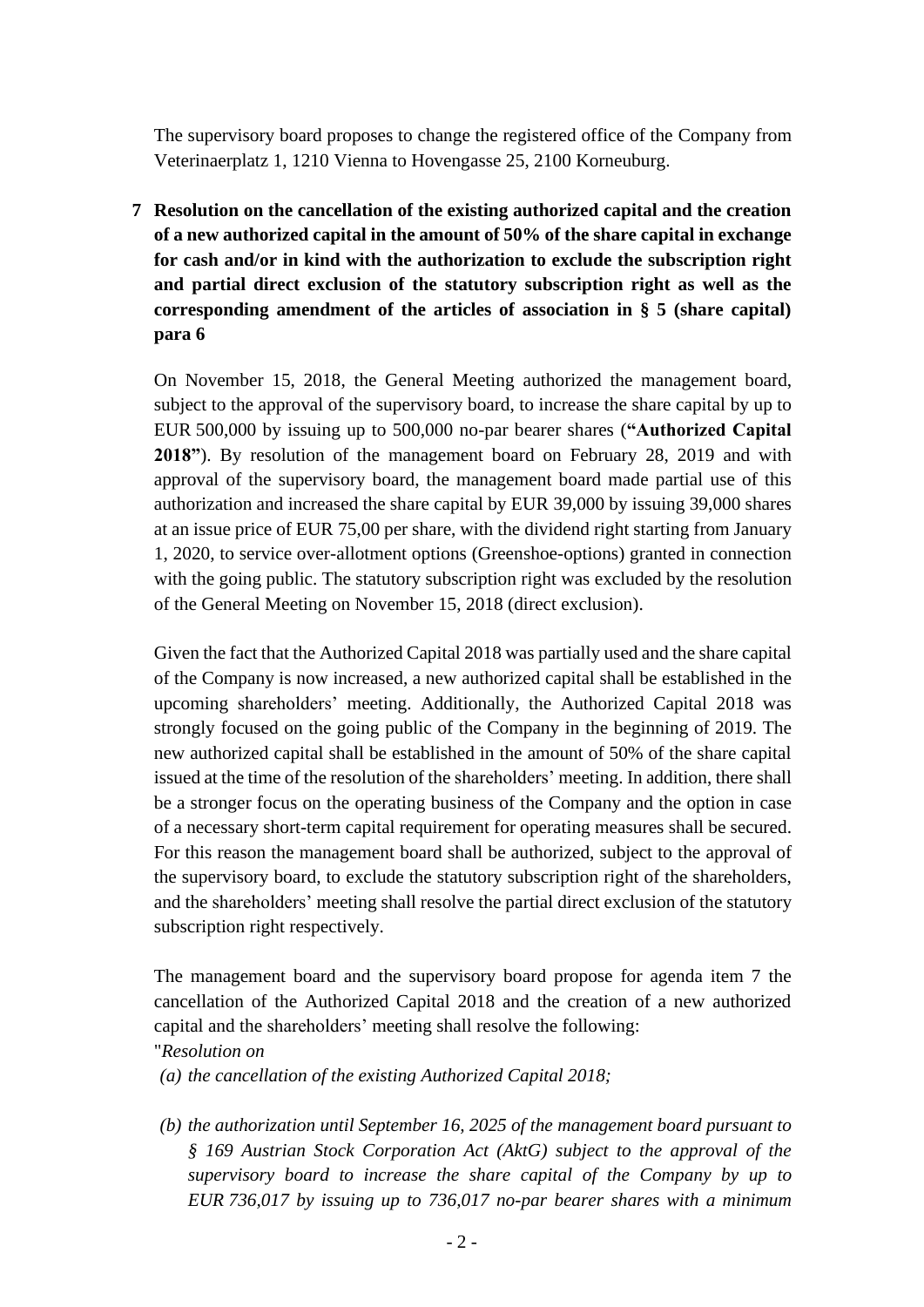*issues price of EUR 1 (Euro one) per share in one or multiple tranches and to determine the issue price and issue conditions of the capital increase in consultation with the supervisory board ("Authorized Capital 2020").*

*Basically the shareholders shall have statutory subscription rights with respect to the new shares issued from Authorized Capital 2020, whereby the statutory subscription rights may be granted to shareholders in such a way that the capital increase is assumed by a credit institution or a consortium of credit institutions with the obligation to offer it to the shareholders in accordance with their subscription right (indirect subscription right according to § 153 para 6 Austrian Stock Corporation Act (AktG).*

*The statutory subscription right of the shareholders with respect to the new shares issued from Authorized Capital 2020 shall be excluded in an amount of up to 10% of the share capital issued at the time of the resolution of the shareholders' meeting (direct exclusion of the statutory subscription right), if and to the extent that such authorization is used to*

- *i. issue shares against cash contribution in order to service over-allotment options (Greenshoe-options) granted to the issuing banks in connection with the placement of new shares in the Company; and/or*
- *ii. issue shares against cash contribution in one or more tranche(s) in order to be able to implement further capital increases flexibly and quickly in the interest of the Company to strengthen its equity base and/or for the implementation of new and/or the continuation of existing projects (in particular by means of an accelerated bookbuilding procedure).*

*Furthermore, in addition to the above cases of direct exclusion of the statutory subscription right, the management board is authorized, with the approval of the supervisory board, to exclude the statutory subscription right with respect to the new shares issued from Authorized Capital 2020 if and actual to the extent that:*

- *i. the capital increase takes place against contributions in kind, in particular of companies, businesses, parts of businesses or shares in one or more companies in Austria as well as in foreign countries or of other assets (e.g. patents); and/or*
- *ii. the capital increase takes place against cash contributions and the total arithmetical proportion of the Company's share capital attributable to the shares issued against cash contributions excluding subscription rights does not exceed a total of 10% (ten percent) of the Company's share capital outstanding at the time of the resolution of the shareholders' meeting to grant authorized capital 2020.*

*According to § 145 Austrian Stock Corporation Act (AktG) the supervisory board shall be authorized to resolve upon amendments to the Articles of Association resulting from the issue of shares from Authorized Capital 2020; and*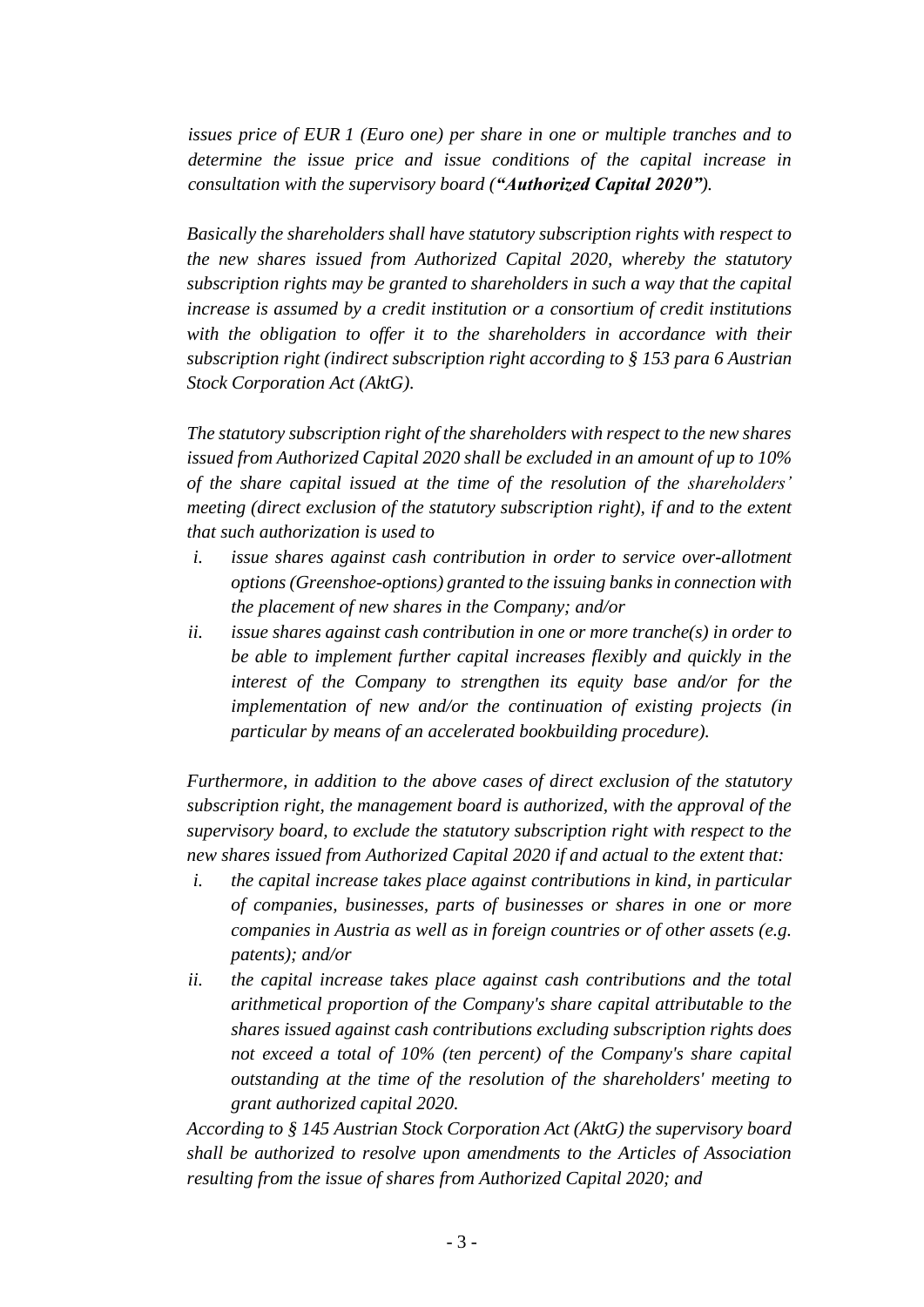*(c) the cancellation of the existing and the insertion of a new § 5 para 6, that the provision shall read as follows:*

## *" § 5 Share Capital*

*(6) Pursuant to § 169 AktG and subject to the approval of the supervisory board, the management board shall be authorized until September 16, 2025, to increase the share capital by up to EUR 736,017 (in words: Euro seven hundred and thirty six thousand and seventeen) to be paid up in cash, also in one or more tranches, by issuing up to 736,017 (in words: seven hundred and thirty six thousand and seventeen) no-par bearer shares with a minimum issue price of EUR 1 (Euro one) per share (pro-rata amount of the share capital per share) and to determine the issue price and issue conditions in consultation with the supervisory board ("Authorized Capital 2020").*

*Basically the shareholders shall have statutory subscription rights with respect to the new shares issued from Authorized Capital 2020, whereby the statutory subscription rights may be granted to shareholders in such a way that the capital increase is assumed by a credit institution or a consortium of credit institutions with the obligation to offer it to the shareholders in accordance with their subscription right (indirect subscription right according to § 153 para 6 Austrian Stock Corporation Act (AktG).*

*The statutory subscription right of the shareholders with respect to the new shares issued from Authorized Capital 2020 shall be excluded in an amount of up to 10% (ten percent) of the share capital issued at the time of the resolution of the shareholders' meeting (direct exclusion of the statutory subscription right), if and to the extent that such authorization is used to*

- *i. issue shares against cash contribution in order to service over-allotment options (Greenshoe-options) granted to the issuing banks in connection with the placement of new shares in the Company; and/or*
- *ii. issue shares against cash contribution in one or more tranche(s) in order to be able to implement further capital increases flexibly and quickly in the interest of the Company to strengthen its equity base and/or for the implementation of new and/or the continuation of existing projects (in particular by means of an accelerated bookbuilding procedure).*

*Furthermore, in addition to the above cases of direct exclusion of the statutory subscription right, the management board is authorized, with the approval of the supervisory board, to exclude the statutory subscription right with respect to the new shares issued from Authorized Capital 2020 if and actual to the extent that:*

*i. the capital increase takes place against contributions in kind, in particular of companies, businesses, parts of businesses or shares in one or more companies in Austria as well as in foreign countries or of other assets (e.g. patents); and/or*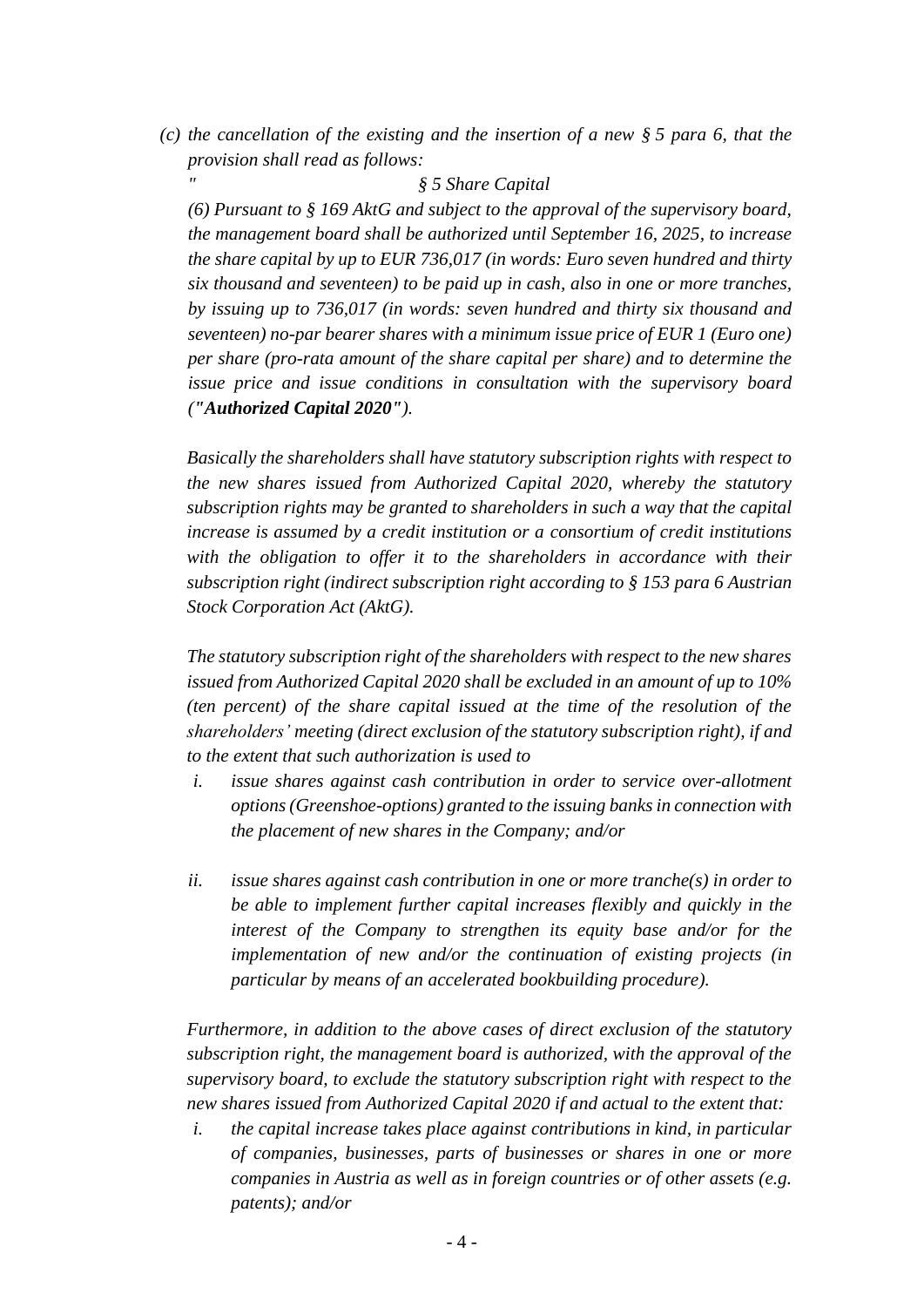*ii. the capital increase takes place against cash contributions and the total arithmetical proportion of the Company's share capital attributable to the shares issued against cash contributions excluding subscription rights does not exceed a total of 10% (ten percent) of the Company's share capital outstanding at the time of the resolution of the shareholders' meeting to grant authorized capital 2020.*

*According to § 145 Austrian Stock Corporation Act (AktG) the supervisory board shall be authorized to resolve upon amendments to the Articles of Association resulting from the issue of shares from Authorized Capital 2020.*

Moreover, reference is made to the written report of the management board pursuant to § 170 para 2 AktG in connection with § 153 para 4 sentence 2 AktG for this agenda item [available in German version only].

**8 Resolution on the change of the conditional capital according to § 159 para 2 cif. 3 Austrian Stock Corporation Act (AktG) according to the resolution of the general assembly on November 15, 2018, reducing the conditional capital to EUR 43,694 as well as the corresponding amendment of the articles of association in § 5 (share capital) para 7**

Pursuant to § 159 para 2 cif. 3 of the Austrian Stock Corporation Act (AktG), with the resolution of the shareholders' meeting on November 15, 2018, the share capital of the Company was conditionally increased by up to EUR 100,000 by issuing up to 100,000 no-par bearer shares to settle stock options granted to members of the management board and other employees of the Company under the Stock Option Plan 2018, which has been approved by the shareholders' meeting held on November 15, 2018 (**"Conditional Capital 2019"**).

Through exercise of stock options under the Stock Option Plan 2018 and using this Conditional Capital 2019, no shares were issued in 2019 and 2,661 shares were issued in 2020.

Accordingly, a total of 2,661 shares were issued through exercise of stock options under the Stock Option Plan 2018 and using this Conditional Capital 2019. The amount of the conditional capital pursuant to the resolution of the shareholders' assembly on November 15, 2018, was limited to 100,000 shares. Deducting the issued shares, the conditional capital was not yet used in an amount of 97,339 shares.

The total number of stock options that may be issued under the Stock Option Plan 2018 is limited to 43,694 shares. In any case, a maximum of EUR 43,694 of the Conditional Capital 2019 is required for the settlement of stock options under the Stock Option Plan 2018.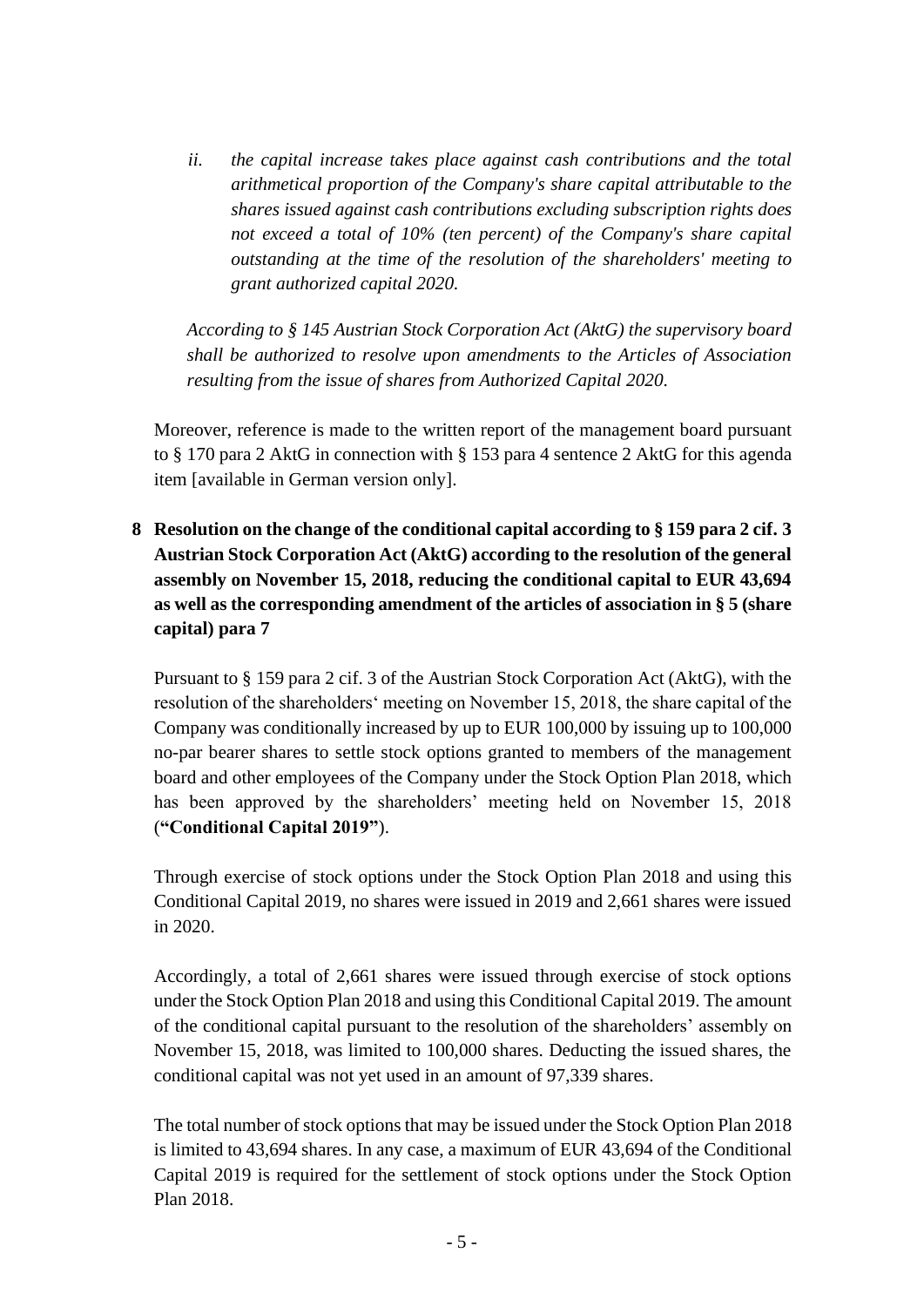To facilitate the creation of a new conditional capital for the settlement of options under the newly established Stock Option Plan 2020, the management board proposes that the volume of the Conditional Capital 2019 shall be reduced to the actually required amount to settle options under the Stock Option Plan 2018 and subsequently the creation of a new Conditional Capital 2020.

Due to the maximum issued number of stock options under the Stock Option Plan 2018, the reduction of the volume of the Conditional Capital 2019 will not impede the execution of conversion or subscription rights. Accordingly, the shareholders' meeting can resolve the change of the articles of association regarding the reduction of the Conditional Capital 2019 without infringing § 159 para 6 of the Austrian Stock Corporation Act (AktG), as it is not contrary to the protection of the beneficiaries.

The management board hereby expressly and irrevocably confirms that for such portion of the Conditional Capital 2019, not required for the settlement of options under the Stock Option Plan 2018, in the amount of EUR 56,306, there are no beneficiaries and, therefore, for such amount, there cannot be exercises of options or use of the Conditional Capital 2019 pursuant to § 159 para 2 cif. 3 of the Austrian Stock Corporation Act (AktG) and § 5 para 7 of the articles of association.

Therefore, the management board and the supervisory board propose that the Annual General Assembly shall resolve the following:

*"Resolution on*

- *a) the change of the existing Conditional Capital 2019 in such manner that the volume of the Conditional Capital 2019 shall be reduced from EUR 100,000 to EUR 43,694;*
- *b) the corresponding change of the articles of association in § 5 para 6, that the provision shall read as follows:*

*" § 5 Share Capital*

*(7) "The Company's share capital shall be increased according to § 159 para 2 cif. 3 Austrian Stock Corporation Act (AktG) by up to EUR 43,694 (in words: Euro fortythree thousand six hundred and ninety-four) by issuing up to 43,694 (in words: fortythree thousand six hundred and ninety-four) no-par-bearer shares (common shares) ("Conditional Capital 2019"). The purpose of the Conditional Capital 2019 is to settle stock options granted to members of the management board and other employees of the Company under the Stock Option Plan 2018, which has been approved by the shareholders meeting held on November 15, 2018. The exercise price, i.e. the price that the option holders must pay to the Company when exercising options, is to be determined in accordance with the terms and conditions of the Stock Option Plan 2018, whereby the issue price may not be less than the pro rata amount of the share capital. Pursuant to § 145 Austrian Stock Corporation Act (AktG), the supervisory*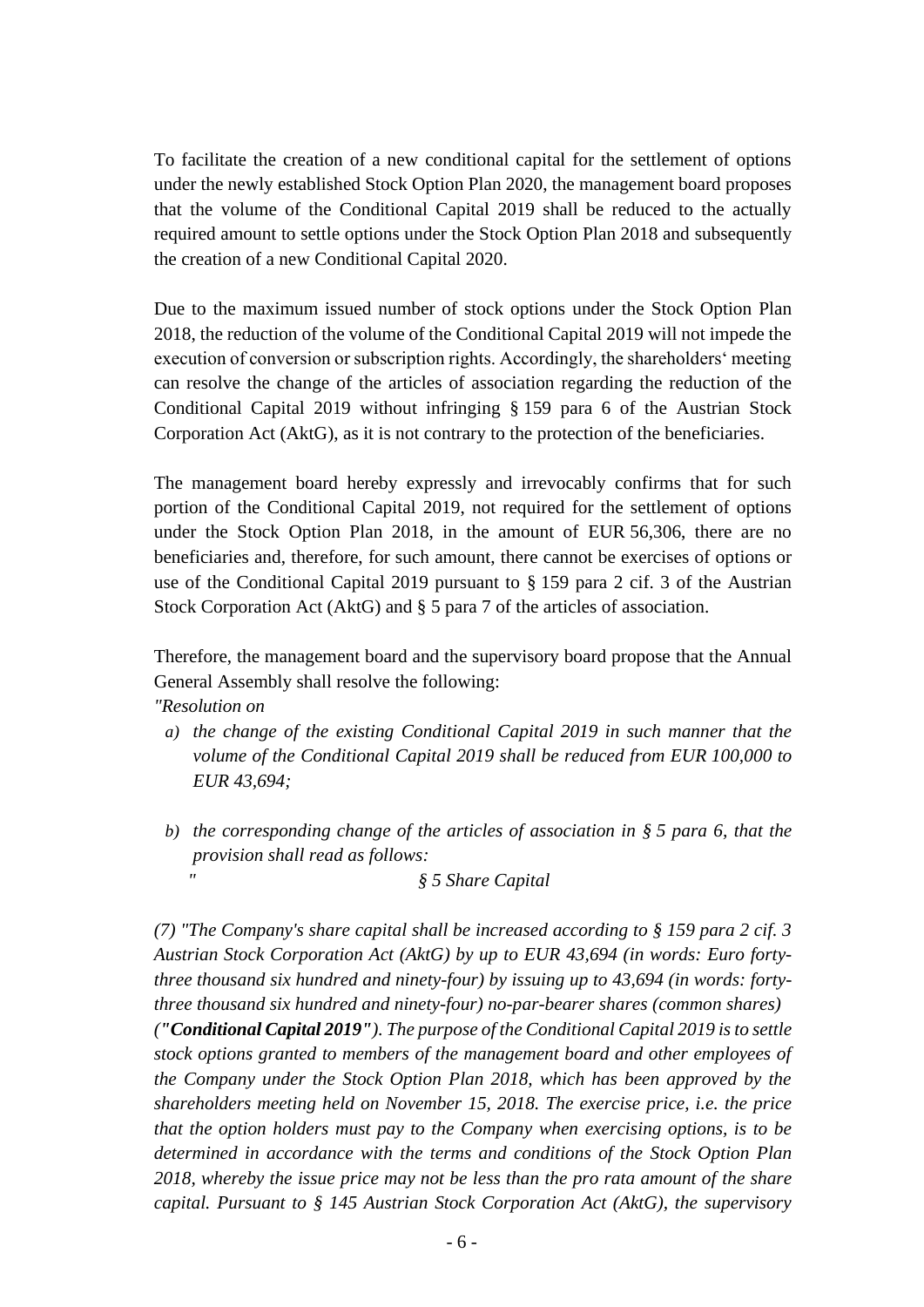*board is authorized to resolve on amendments to the Articles of Association resulting from the issue of shares from the Conditional Capital 2019."*

**9 Resolution on the conditional increase of the share capital of the company according to § 159 para 2 cif. 3 Austrian Stock Corporation Act (AktG) in the amount of up to EUR 54,000 by issuing up to 54,000 no-par bearer shares to settle stock options under the Stock Option Plan 2020 as well as the corresponding amendment of the articles of association in § 5 (share capital) para 8.**

Establishing a conditional capital increase is required to grant stock options to members of the management board as well as other employees of the Company under the Stock Option Plan 2020.

The existing conditional capital is foreseen for the settlement of options under the Stock Option Plan 2018 and cannot be used for the settlement of options under the Stock Option Plan 2020. Therefore, the management board proposes for agenda item 9 of the Annual General Assembly on September 17, 2020 that the volume of the Conditional Capital 2019 shall be reduced to the amount actually required and that a new Conditional Capital 2020 shall be created to settle options under the Stock Option Plan 2020.

However, the total volume of the conditional capital will not exceed the existing framework in the amount of EUR 100,000, because the Conditional Capital 2019 is reduced at the same time. Thus, existing shareholders will not be diluted through the change in the Conditional Capital 2019 and the creation of the Conditional Capital 2020.

Therefore, the management board and the supervisory board propose that the Annual General Assembly shall resolve the following:

*"Resolution on*

*a) the conditional increase of the share capital of the Company pursuant to § 159 para 2 cif. 3 by up to EUR 54,000 be issuing up to 54,000 no-par bearer shares (common shares) ("Conditional Capital 2020") to settle stock options granted to members of the management board and other employees of the Company under the Stock Option Plan 2020. The exercise price, i.e. the price that the option holders must pay to the Company when exercising options, is to be determined in accordance with the terms and conditions of the Stock Option Plan 2020, whereby the issue price may not be less than the pro rata amount of the share capital. Pursuant to § 145 Austrian Stock Corporation Act (AktG), the supervisory board is authorized to resolve on amendments to the Articles of Association resulting from the issue of shares from the Conditional Capital 2020.*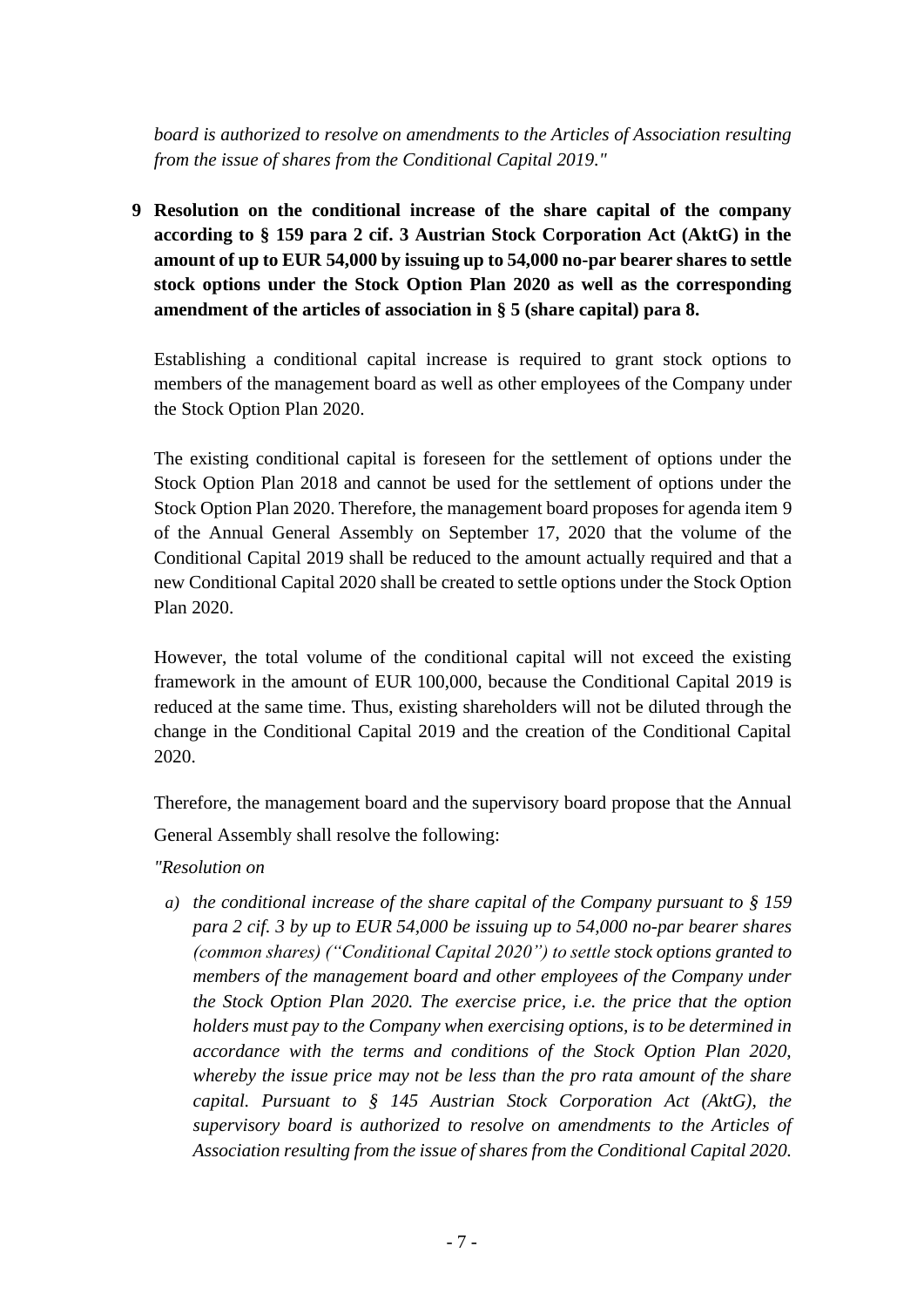*b) the corresponding change of the articles of association in § 5 (Share Capital) which shall be amended by adding the following para 8: " § 5 Share Capital*

*(8) The Company's share capital shall be conditionally increased according to § 159 para 2 cif. 3 Austrian Stock Corporation Act (AktG) by up to EUR 54,000 (in words: Euro fifty-four thousand) by issuing up to 54,000 (in words: fifty-four thousand) nopar-bearer shares (common shares) ("Conditional Capital 2020"). The purpose of the Conditional Capital 2020 is to settle stock options granted to members of the management board and other employees of the Company under the Stock Option Plan 2020, which has been approved by the shareholders' meeting held on September 17, 2020. The exercise price, i.e. the price that the option holders must pay to the Company when exercising options, is to be determined in accordance with the terms and conditions of the Stock Option Plan 2020, whereby the issue price may not be less than the pro rata amount of the share capital. Pursuant to § 145 Austrian Stock Corporation Act (AktG), the supervisory board is authorized to resolve on amendments to the Articles of Association resulting from the issue of shares from the Conditional Capital 2020."*

Moreover, reference is made to the written report of the management board and the supervisory board pursuant to § 159 para 2 cif. 2 AktG for this agenda item [available in German version only].